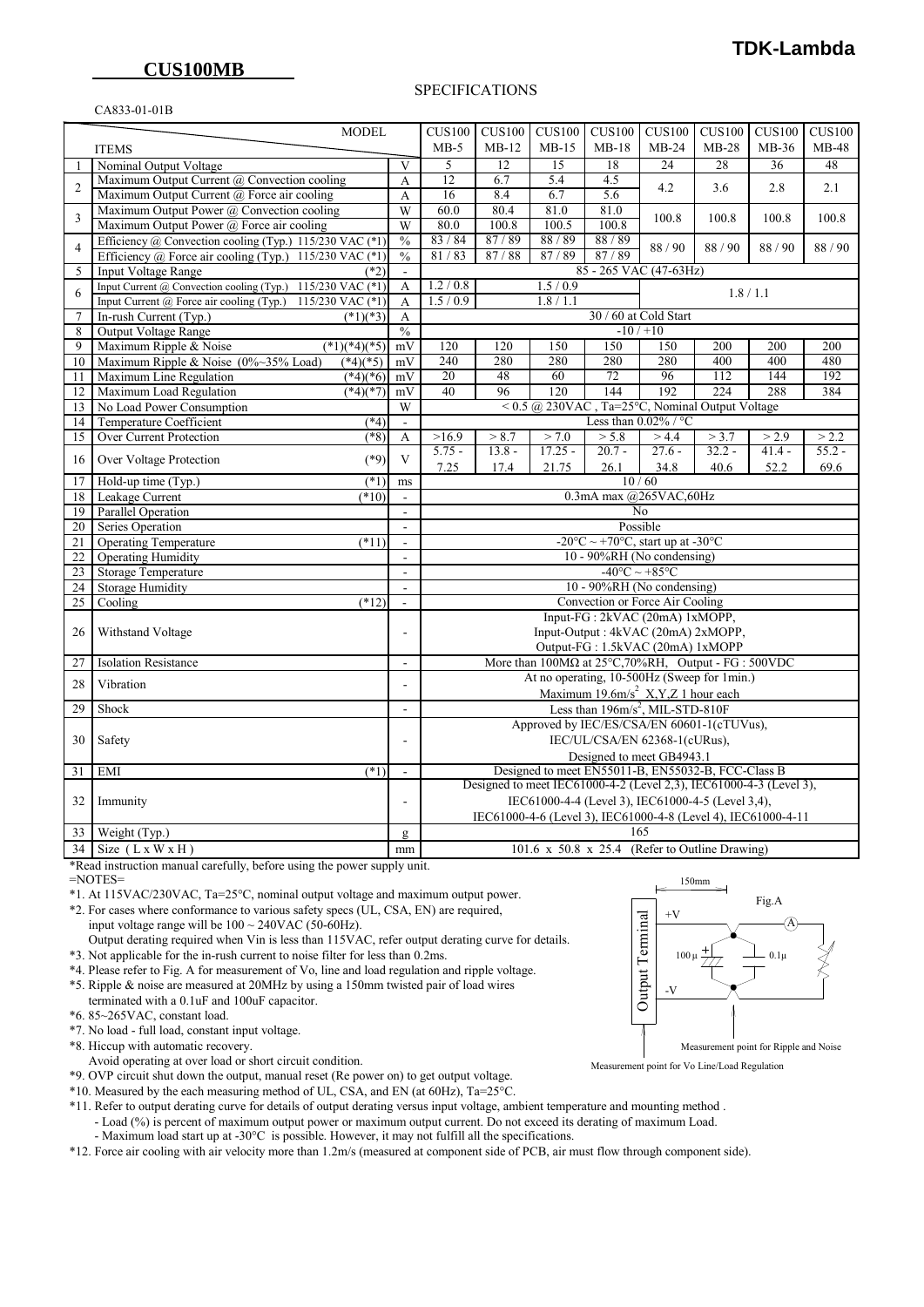## **CUS100MB**

#### OUTPUT DERATING

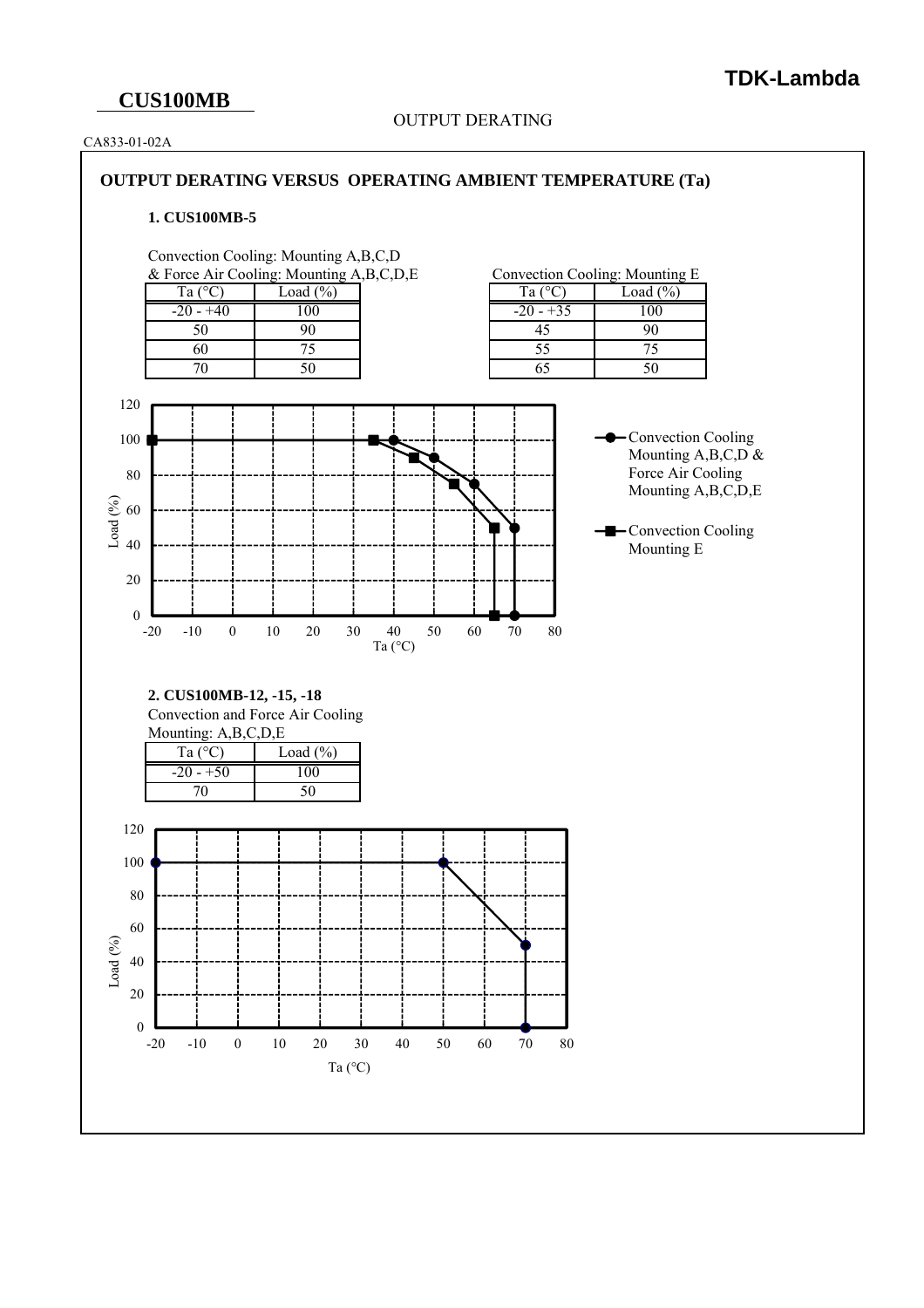## **CUS100MB**

OUTPUT DERATING





### **4. CUS100MB-28**

Convection Cooling Mounting: A,B,C,D

|             |              | --               |
|-------------|--------------|------------------|
| Ta (°C      | Load $(\% )$ | Ta $(^{\circ}C)$ |
| $-20 - +40$ | 100          | $-20 - +35$      |
|             |              |                  |
|             | 40           |                  |

| Mounting: E |              |
|-------------|--------------|
| Ta (        | Load $(\% )$ |
| $-20 - +35$ | 100          |
|             |              |
| 70          | 40           |

Force Air Cooling

| Mounting: A,B,C,D,E |              |  |  |  |  |
|---------------------|--------------|--|--|--|--|
| Ta (                | Load $(\% )$ |  |  |  |  |
| $-20 - 50$          | 100          |  |  |  |  |
| 70                  |              |  |  |  |  |

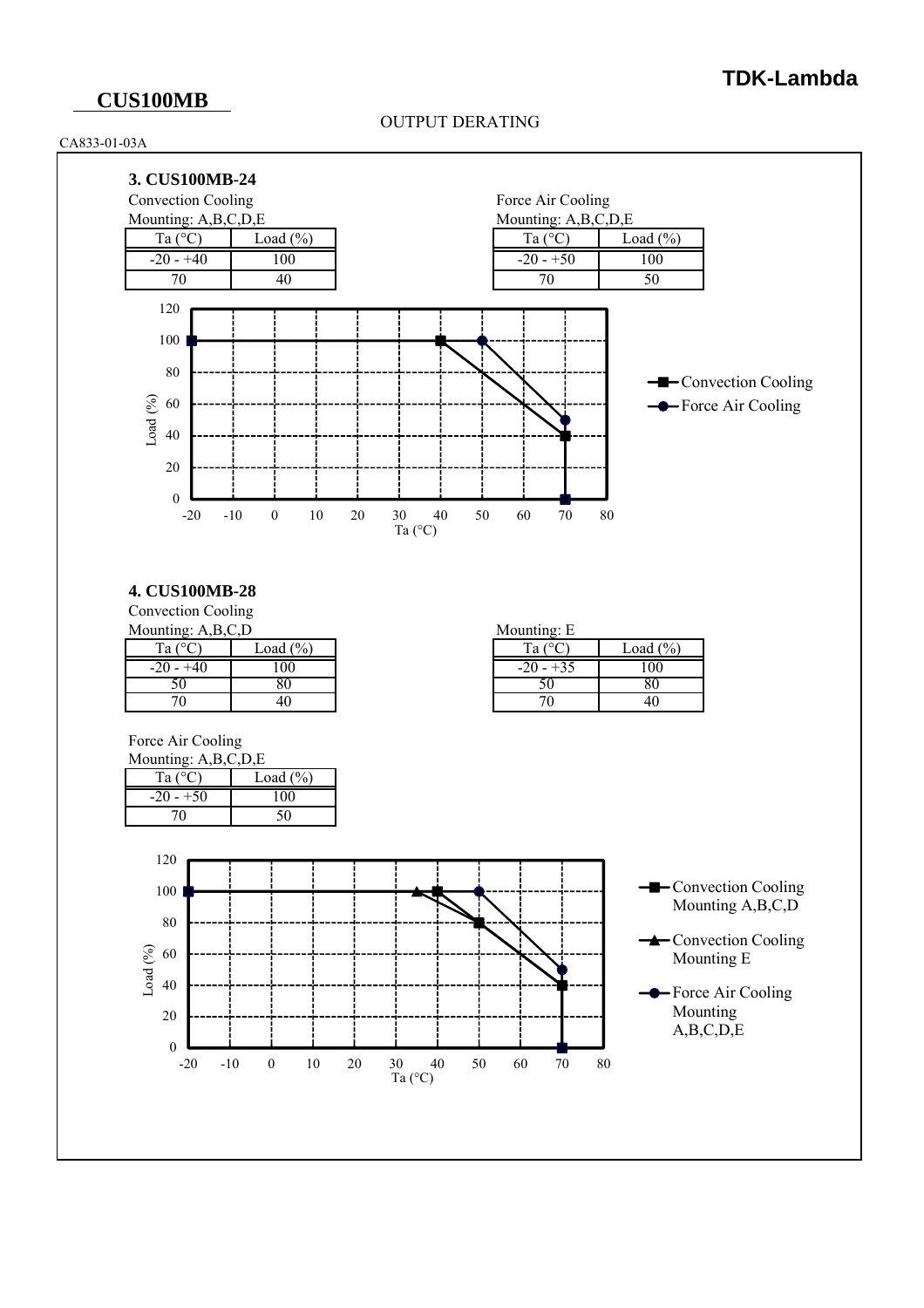### **CUS100MB**

#### OUTPUT DERATING